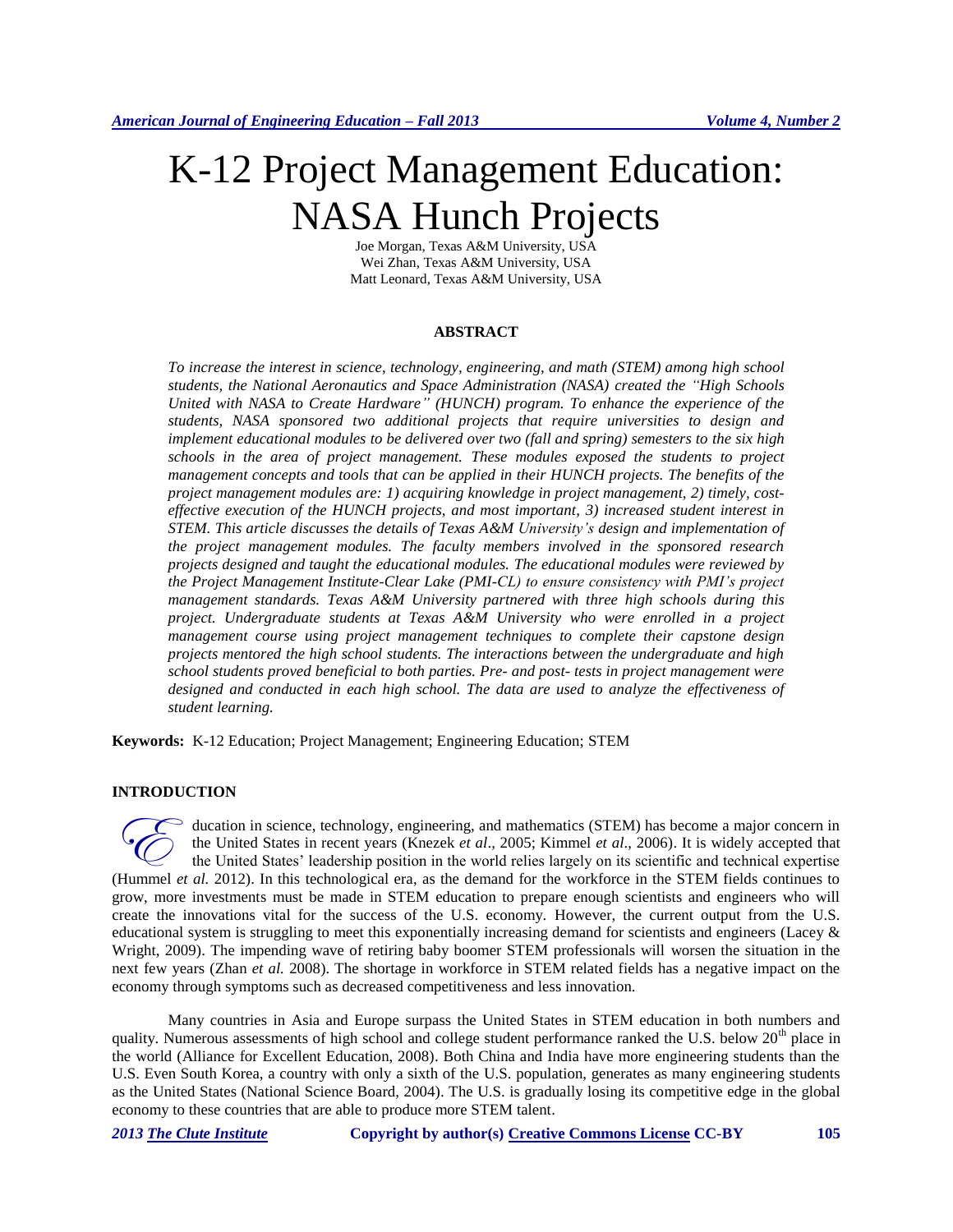Despite the national unemployment rate remaining above 8%, many companies cannot find enough qualified candidates for STEM jobs and must either rely on foreign workers or simply outsource the work to other countries, such as India and China, where labor costs are lower. Hiring employees with STEM skills from other countries can only help so much mainly because of limitations from immigration laws. In addition, many other countries are also increasing their efforts to attract talent in STEM from all over the world.

The consensus of industry, universities, and government is that the STEM workforce crisis is due to a shortage of domestic talent. The source of the shortage can be traced to the low retention rate of STEM students and lack of interest in STEM among K-12 students. There is a growing effort to enhance STEM education (National Science Foundation, 1996; Raymond, 2007; Sundaram & Zheng, 2010). Federal and state governments are increasing funding in STEM education. There are more than 200 federal education programs designed to increase the number of students studying in STEM fields and/or improve the quality of STEM education (Library of Congress, 2008; Scott, 2012). For example, National Science Foundation (NSF) has a specific program called Science, Technology, Engineering, and Mathematics Talent Expansion Program (STEP) (National Science Foundation, 2012) that seeks to increase the number of students (U.S. citizens or permanent residents) receiving associate or baccalaureate degrees in established or emerging fields within STEM.

Many different approaches are being used to promote STEM education. An extensive status report on STEM education for undergraduate students was written by Fairweather (2010). Higher educational institutes are attempting to enhance curricula to increase the retention rate, among many other efforts (Center for Science, Mathematics, and Engineering Education, Committee on Undergraduate Science Education, 1999; DeHaan & Schuck, 2003; Moore *et al*., 2000). Many universities have also participated in STEM outreach to K-12 students (Gelano *et al*., 2000; Hunter, 2006; Jeffers *et al*., 2004). STEM has been promoted in K-12 to increase students' interests at earlier ages (Douglas *et al*., 2004; Katehi *et al*., 2009; Kimmel *et al*., 2006; National Science Board, 2007). Some target elementary schools (Cunningham & Hester, 2007; Cunningham *et al*., 2005; Lachapelle & Cunningham, 2007), while a few even start as early as kindergarten (Cejka *et al*., Erwin & Rogers, 2000). A majority of the work has been focused on high school engineering curricula (Douglas, 2006; Hirsch *et al*., 2003; Hirsch *et al*., 2005). In addition to the efforts made by higher educational institutes, there are organizations that are aggressively promoting STEM education. Project Lead The Way (PLTW) is one such organization. PLTW provides STEM curricular programs for middle and high schools across the U.S. (Ncube, 2006). There are several specialized public high schools that focus on STEM (Subotnik et al., 2010). Typically, the K-12 STEM education focuses on experiential learning and problem solving (Carlson & Sullivan, 1999). Corporate sponsors are also increasing their support for STEM education at all levels. The goal of all these efforts is the same: to increase students' interest in STEM early, build on existing knowledge, provide them with practical experiences, and to sustain interest in STEM.

## **NASA HUNCH AND PROJECT MANAGEMENT**

NASA, as a federal government agency, is one of the strong proponents and customers of STEM education. To increase the interest in STEM among high school students, NASA created the "High Schools United with NASA to Create Hardware" (HUNCH) program. NASA has been running the HUNCH program for nine years. HUNCH is an instructional partnership between NASA and high schools (or middle schools). Each year, students from high schools selected to participate in the HUNCH program work on space-related projects proposed by NASA or created by themselves under the guidance of high school science and engineering teachers and NASA engineers. The HUNCH program has the following objectives:

- to provide challenging project opportunities for students to gain hands-on experience,
- to expose students to professionals working in STEM careers,
- to build students' self-confidence in STEM areas,
- to teach students to view mistakes as learning opportunities as opposed to failures to reduce fear of taking risks,
- to spark student creativity and a passion for learning in STEM areas,
- to build students' sense of pride and accomplishment,
- to provide opportunities for students to determine if they are interested in pursuing STEM careers, and
- to develop an understanding of authentic engineering research and design.
- **106 Copyright by author(s) Creative Commons License CC-BY** *2013 The Clute Institute*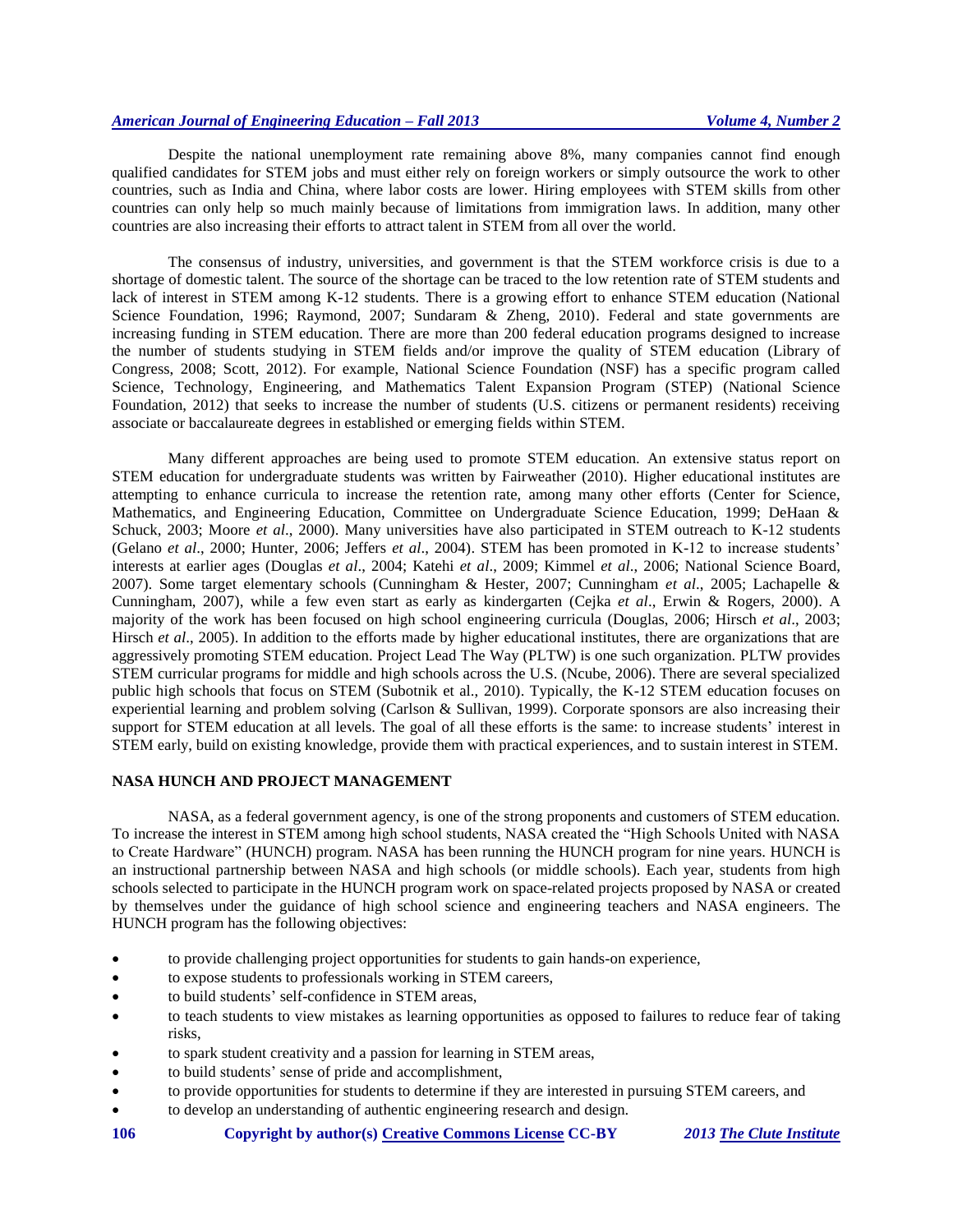In 2012, NASA Johnson Space Center selected a total of six high schools in the vicinity of Houston to develop components for use by NASA. The projects proposed by NASA for 2012 include: 1) Washing Machine; 2) Exercise Machine; 3) Mock up of the International Space Station (ISS) Destiny Laboratory module; 4) A tool that quickly and simply measures all types of Hex and Allen sizes, 5) General Luminaire Assembly.

To enhance the experience of the students, NASA sponsored two supplemental projects that required universities to design and implement educational modules in the areas of project management for the six high schools to be delivered over two (fall and spring) semesters. Texas A&M University was one of the two universities selected for these tasks. These modules were designed to expose the students to project management concepts and tools that could be applied to their NASA HUNCH project. The benefits of the project management modules are: 1) acquiring knowledge in project management, 2) timely, cost-effective execution of the NASA HUNCH projects, and most important, 3) increased student interest in STEM.

Studies show that at the college level, students tend to focus their efforts on the technical aspects of the projects and overlook the importance of other areas such as project management (Zhan & Morgan, 2011; Zhan *et al*., 2009). Without a rigorous process to conduct the project, students will most likely use the trial-and-error method to attack technical challenges. As a result, the projects can go over budget and fail to meet deadline. Future engineers must learn early on that a process for product/system development must be followed in order to deliver the project on time and on budget. Early exposure to the product development process for engineering students have proven beneficial (Olds *et al*., 1990; Zhan *et al*., 2009). Project management is a necessary requirement for the successful execution of a large scale project (Heerkens, 2001; Kerzner, 2005; Milosevic, 2003; Newell & Grashina, 2003; PMI, 2009). This is particularly the case when inexperienced students are the main workforce of the project. A successful project will have demonstrated the students' technical development, but just as importantly, will have enlightened them to the importance of the project management tenets that will guide them.

Many educators have discussed the methods of teaching project management effectively at the college level (Fisher *et al*., 2005; Hriso & Clark, 2007; Smit, 1998). Project management is a necessary skill for engineers working in industry in the 21<sup>st</sup> Century (Trilling & Fadel, 2009). Due to its importance in the real-world, many training programs target the workforce in the public and/or private sectors for improvement in their knowledge and application of project management (Kuprenas & Nasr, 2006; Kuprenas et al., 1999). However, only a limited amount of literature can be found in teaching project management in high schools (Byrne *et al*., 2008). Byrne listed twenty-one unique issues related to teaching project management in high schools; these include finding qualified mentors, mentor training, background checks, and security (Byrne *et al*., 2008). The assessment of effectiveness of student learning in high school setting is also a topic worth discussing.

## **A UNIQUE APPROACH FOR LEARNING PROJECT MANAGEMENT**

Based on the lessons learned by Byrne *et al*. (2008), the Texas A&M University Electronic Engineering Technology (EET) Program and the Project Management Institute – Clear Lake/Galveston (PMI-CLG) Chapter developed an innovative approach to introduce project management concepts and tools to the students working on the NASA HUNCH projects.

The team proposed an approach that leverages its curriculum development capabilities, industry expertise, and the energy and passion of undergraduate students to engage high school students in project management at an early stage in their lives. The four-fold approach combines the attributes and synergistic values of in-person workshops, teleconferencing interactions, on-line wiki-based documents, and presentations and videos to employ experiential learning processes. These processes allow high school students to develop technical skills in an environment conducive to learning while providing understanding of the value of project management tools to their future careers.

The teaming of Texas A&M University and PMI-CLG took advantage of each organization's interests, creative strengths, and experience/expertise in developing high-quality, experiential learning opportunities for high school STEM teachers and students in the concepts and toolsets used by professional project managers. Leveraging established relationships with a number of high schools and middle schools in the greater Houston area, both organizations quickly developed and delivered meaningful project management teaching materials geared towards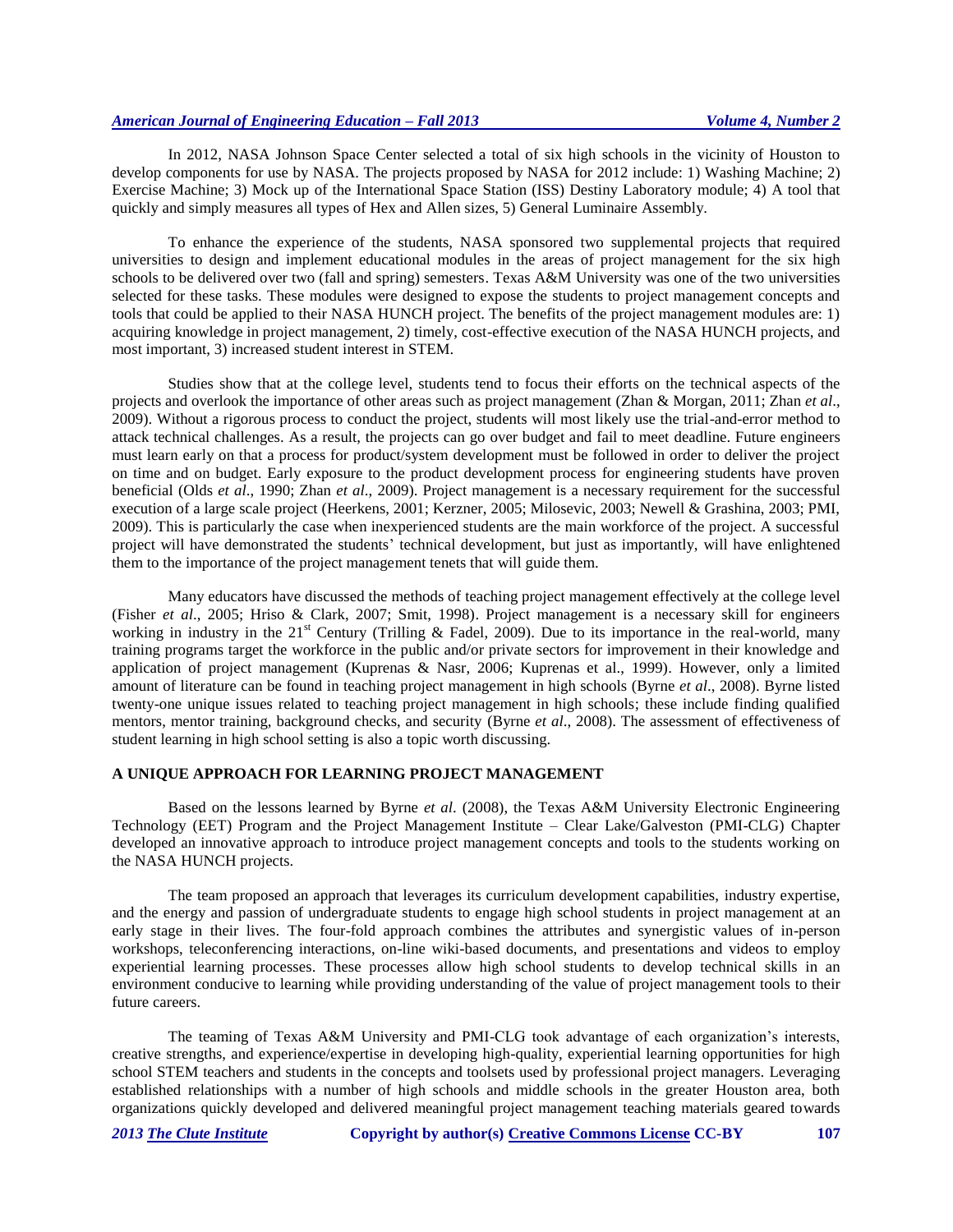projects being undertaken by secondary educational programs participating in HUNCH-sponsored projects. The three faculty members and two PMI-CLG personnel involved in the sponsored research projects designed and taught ten educational modules. The educational modules were reviewed by PMI-CLG to ensure consistency with PMI's project management standards.

Undergraduate students at Texas A&M University enrolled in a project management course and using project management techniques to complete their capstone design projects mentored the high school students.

Over the past five years, the EET Program has fully developed its experiential learning Capstone Design curriculum, in which project management tools have been extensively and successfully used (Morgan *et al*., 2005; Porter *et al.*, 2002). During the first semester, the teams use PMI-based project management tools to plan their project through scope definition, scheduling, and costing. The Capstone students participated in the development and testing of these materials and processes as a part of their own prototype design activities. These college students then became the primary mentors for the high school teams. EET faculty coordinated and oversaw these interactions, but having young men and women at the college level actively involved in the interaction with high school students generated much higher levels of interest and engagement while realizing enhanced educational opportunities for both parties. The technical skill sets of the Capstone students in completing hardware/software design/development, testing, and documentation made them instantly relatable and acceptable to the high school teams developing technical solutions for the NASA HUNCH problem statements. The undergraduates reinforced the value and importance of project management in overall project success through their own Capstone design experiences.

The delivery of the lectures included eight in-person classroom lectures, one WebEx meeting, and one videotaping. In using this approach, the Texas A&M / PMI-CLG team was able to deliver a comprehensive project management "learning by doing" environment. The three EET faculty members and two PMI members conducted the formal portion of the workshop. Once the workshop lessons were delivered, the students participated in exercises/activities that focused on their projects.

In preparing the packages, EET faculty integrated its graphical toolset approach to project management which has been documented in a recent paper published by the Journal of Management and Engineering Integration (Douglas, 2006). These graphical tools are easy to understand and use. Some of these tools were developed by EET capstone teams (Douglas *et al*., 2004; Douglas, 2006). The lectures were delivered in the following order:

## **Lesson 1: Course Overview and Project Charter**

This lesson included the objective of the partnership among NASA, Texas A&M University, PMI-CLG, and the high schools, project management overview, establishment of project charter, identifying the stakeholders, defining the concept of operation, and development of functional requirement. The requirements of weekly assignments, submitting reports, and grading were discussed.

#### **Lesson 2: Project Management Triangle**

This lesson included the introduction of the project management triangle (Fig. 1) in the context of a general system design process. Some basic project management terminologies such as milestones, deliverables, cost, scope, duration, WBS, RAM, and NLD were discussed.



**108 Copyright by author(s) Creative Commons License CC-BY** *2013 The Clute Institute* **Figure 1: Project Triangle**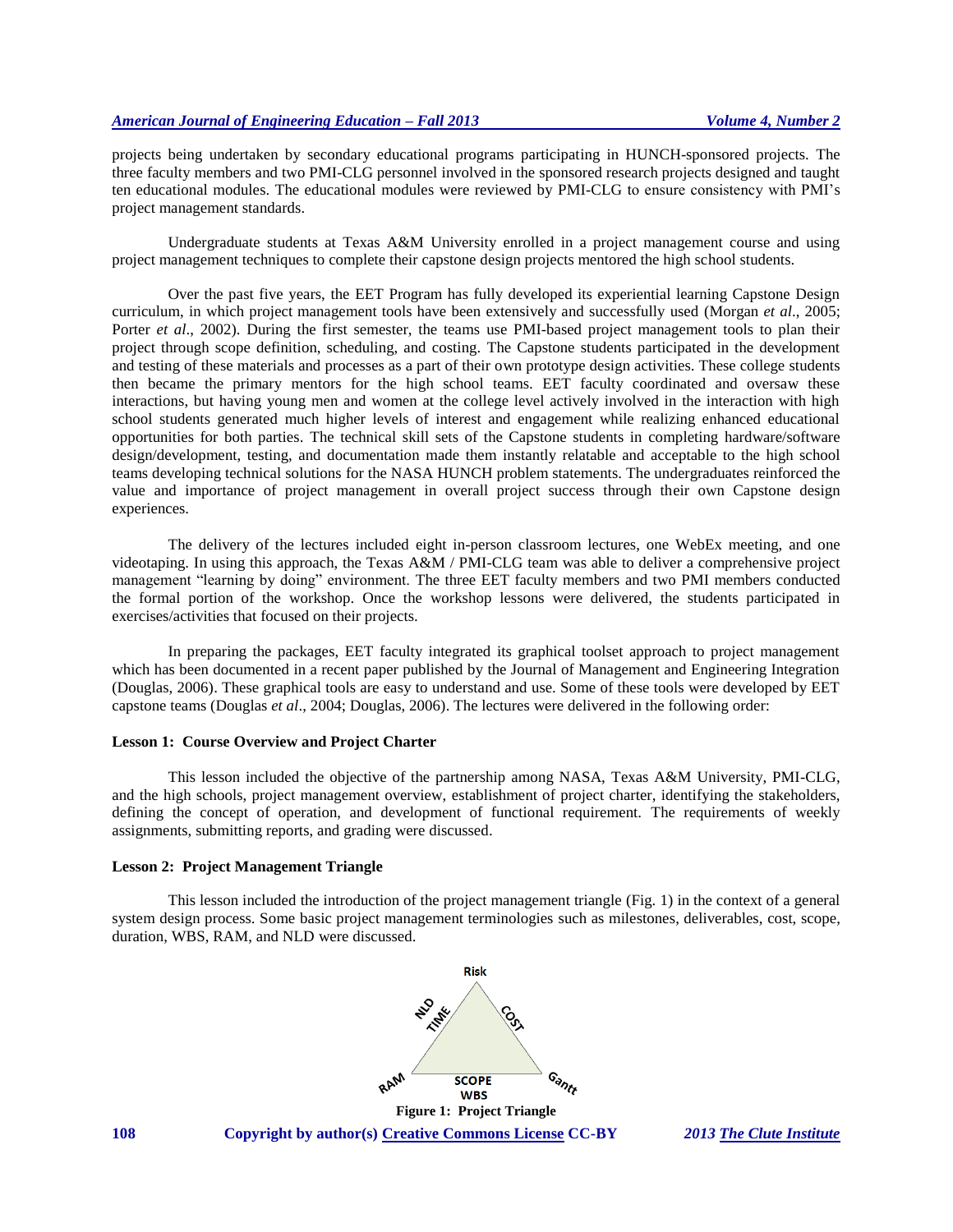#### **Lesson 3: Quality Function Deployment**

This lesson was designed to help the students understand the process of establishing system design requirement based on the voice of customer. The importance of Voice of Customer and Mind of Customer was discussed. The Verbatim Analysis & Sorting Table (VAST) technique was introduced to derive the customer root wants. The House of Quality (Fig. 2) was introduced to the students.



**Lesson 4: Work Breakdown Structure (WBS) and Responsibility Assignment Matrix (RAM)**

In this lesson, the concepts of WBS and RAM were introduced. Students used these tools to determine the resource requirements, tasks requirements, and the individual's responsibility for each task. This forced the teams to plan the overall projects in the early stage of the project which then allowed them to determine the project duration and critical path in the next lesson. These activities created buy-in by all team members while providing specific areas of responsibility for leadership for each team member.

# **Lesson 5: Network Logic Diagram (NLD)**

Students learned how to define a task node by finding the early start, duration, early finish, late start, slack, and late finish (Fig. 3). Using the WBS developed in Lesson 4, students learned to build a NLD. They used the forward pass to find the project length and the reverse pass to find the critical path and the slack (or float) for each project work package.



*2013 The Clute Institute* **Copyright by author(s) Creative Commons License CC-BY 109**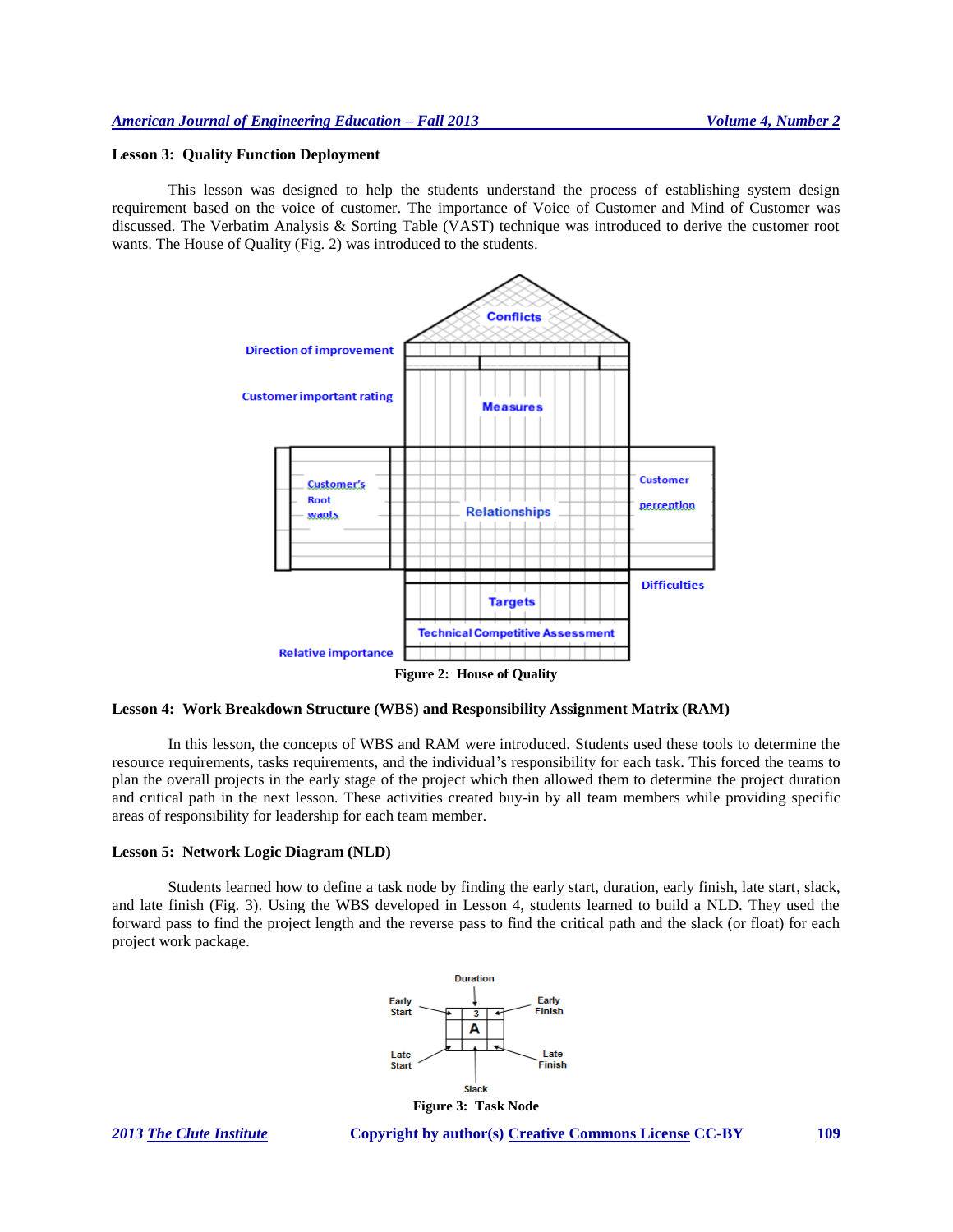# **Lesson 6: Risk Management**

The risk events, their probabilities and impacts were introduced in this lesson. The risk management process of "identify, evaluate, respond & control" was taught. The USAA Risk Management Card (Fig. 4) was used to identify the risks. Risk responses of "eliminate, transfer, mitigate, and accept" were discussed.

| Eliminate ________ Reduce Likelihood _______ Reduce Impact ______ |  |  |  |  |  |  |  |  |  |
|-------------------------------------------------------------------|--|--|--|--|--|--|--|--|--|
|                                                                   |  |  |  |  |  |  |  |  |  |
|                                                                   |  |  |  |  |  |  |  |  |  |
|                                                                   |  |  |  |  |  |  |  |  |  |
|                                                                   |  |  |  |  |  |  |  |  |  |
| <b>Impact Horizon</b>                                             |  |  |  |  |  |  |  |  |  |
|                                                                   |  |  |  |  |  |  |  |  |  |
|                                                                   |  |  |  |  |  |  |  |  |  |
|                                                                   |  |  |  |  |  |  |  |  |  |
|                                                                   |  |  |  |  |  |  |  |  |  |

**Figure 4: USAA Risk Management Card**

### **Lesson 7: Costing**

Direct cost such as labor, other direct cost (ODC), total direct cost (TDC) and indirect costs such as overhead, G&A, total direct and indirect (TDID) cost were introduced to the students. Profit, price, bill of materials (BOM), firm fixed price and cost-plus contract types were discussed. Due to the nature of the HUNCH projects, these concepts were not discussed or used in previous years' projects. However, these concepts are critical for the business world and the students should be exposed to them. The high school teams were impressed with what value they were providing to NASA through this STEM experiential learning opportunity.

#### **Lesson 8: Planning Wrap Up**

This lesson served as a wrap up for the project planning. All the concepts from previous lessons were reviewed. A Gantt Chart was used to capture the project calendar information with key events depicted. Relationships among various tools such as WBS, RAM, NLD, and Gantt Chart were discussed.

## **Lesson 9: Earned Value**

This lesson covered the project control and reporting. Students were tasked to use budgeted time and cost to get a big picture view for managing and reporting the health of the overall project. Budget Cost of Work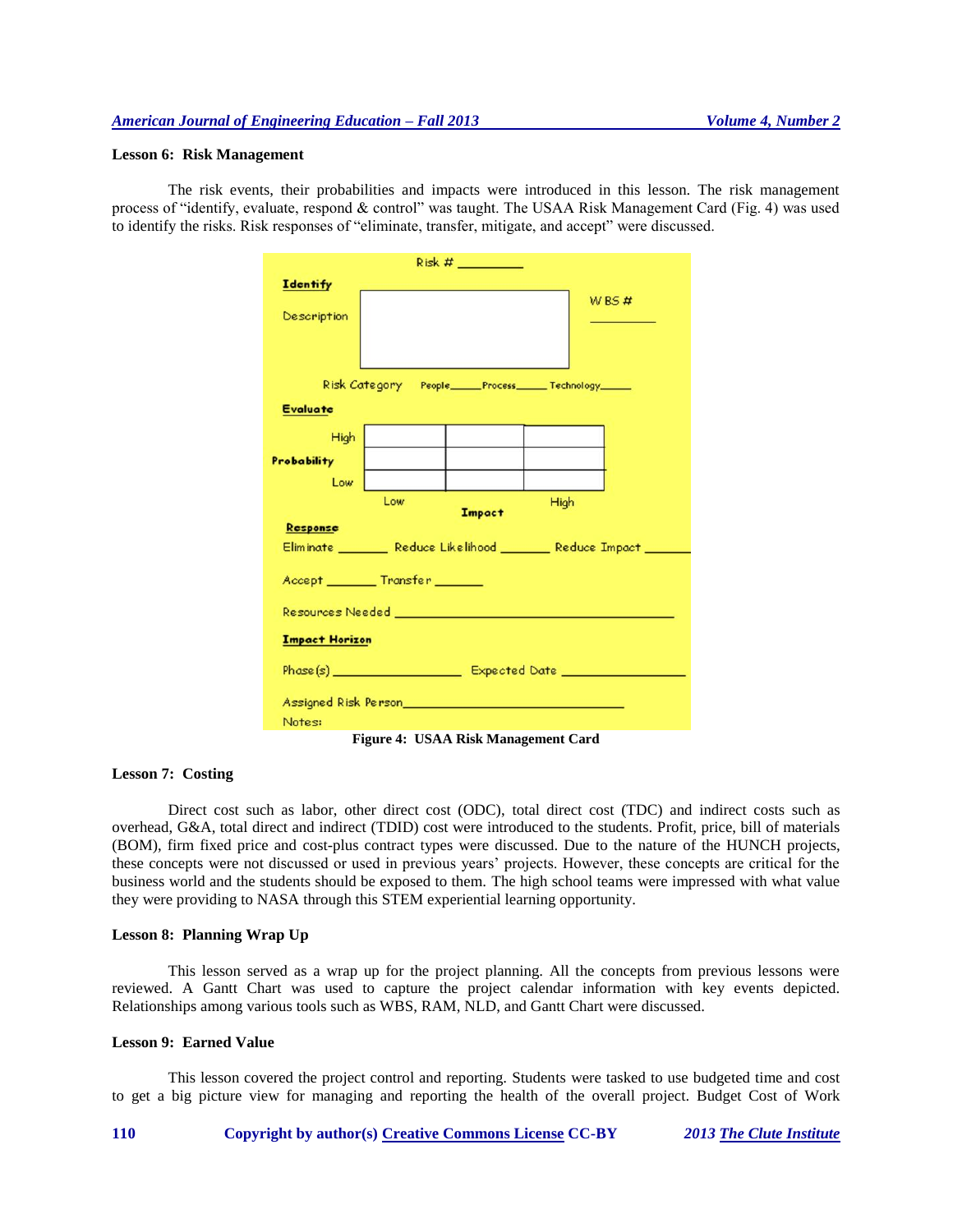Performed (BCWP) or Earned Value, Budget Cost of Work Scheduled (BCWS) or Planned Value, and Actual Cost of Work Performed (ACWP) or Actual Value were used to calculate the Schedule Performance Index (SPI) and Cost Performance Index (CPI) to measure the status and trend of the project:

| $SPI = BCWP/BCWS$ | (Earned/Planned) |  |
|-------------------|------------------|--|
| $CPI = BCWP/ACWP$ | (Earned/Actual)  |  |

A plot of SPI vs CPI, as illustrated in Figure 5 was used to determine whether the project was ahead/behind schedule and over/under budget (Terkelsen, 2008; Zhan & Morgan, 2011). The x in Fig. 5 indicates that the project is behind schedule and over budget.



**Figure 5: SPI vs. CPI**

# **Lesson 10: Project Management Career Discussion by a Practitioner**

PMI-CLG called on volunteers from its Project Management Professionals (PMP) membership to deliver this lesson. The PMI member shared his experience over the years in managing various projects. This provided a connection between the first nine lessons learned and the real-world experience of an actual project manager.

During the ten weeks of workshop, the high school students gained exposure to project management tenets, contacts in various industries and mentors for their project management careers.

High school students are minors, and there are strict regulations on how faculty members and undergraduate students can communicate with them. This unique challenge required some creative approach, as indicated by other educators (Byrne *et al*., 2008). A wiki communication protocol was used to meet the requirement. The home page of the website is illustrated in Fig. 6.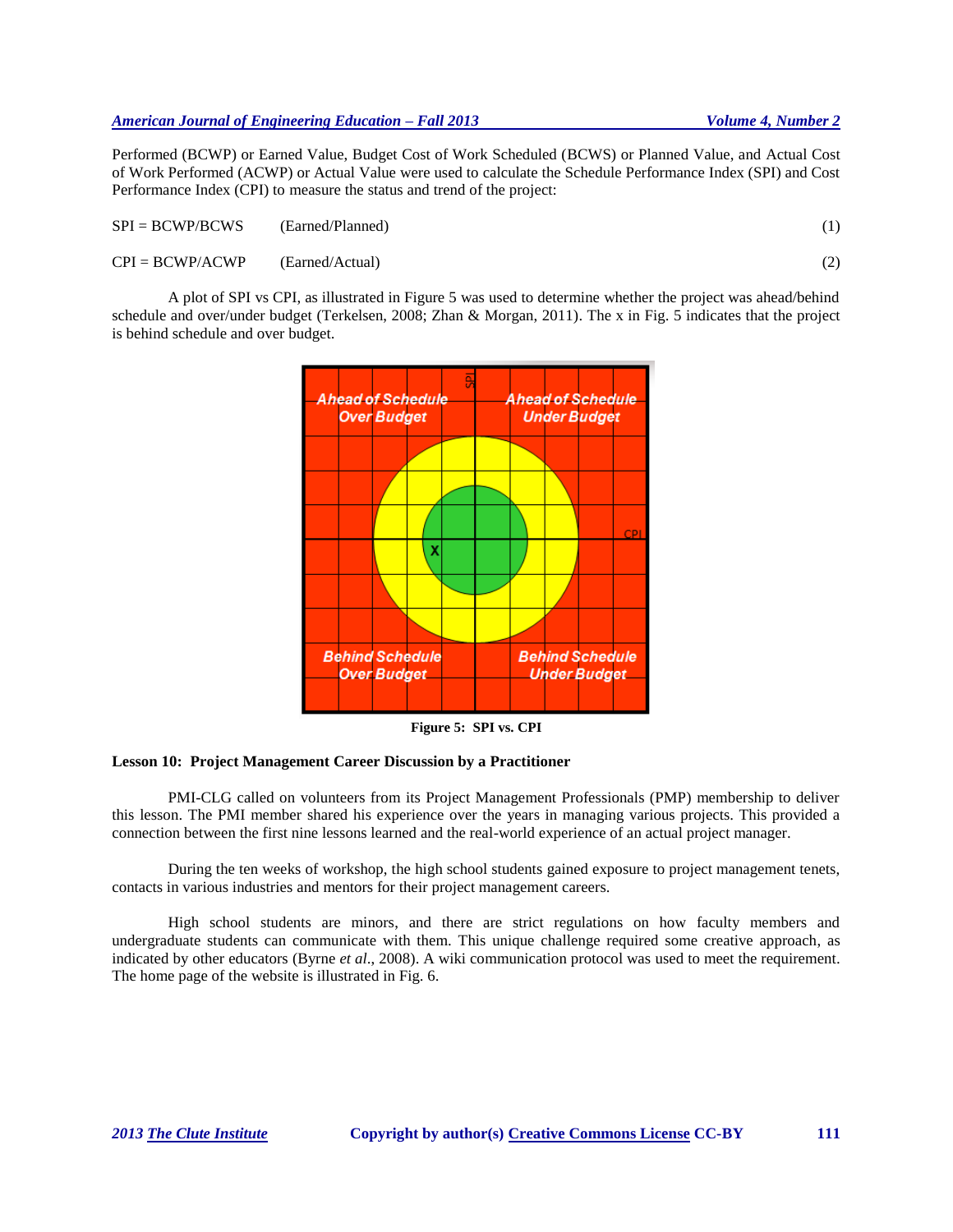| <b>HUNCH</b>                                                                                                                                              |                       | simplemachines forum                                                                                      |  |  |  |  |  |  |
|-----------------------------------------------------------------------------------------------------------------------------------------------------------|-----------------------|-----------------------------------------------------------------------------------------------------------|--|--|--|--|--|--|
| <b>Hello WeiZhan</b><br>Show unread posts since last visit.<br>Show new replies to your posts.<br>SME - Just Installed!<br>November 29, 2012, 10:49:11 am |                       |                                                                                                           |  |  |  |  |  |  |
| Home Help Search Profile My Messages [1] Members Logout<br><b>HUNCH</b>                                                                                   |                       |                                                                                                           |  |  |  |  |  |  |
| <b>General Category</b>                                                                                                                                   |                       | <b>Unread Posts</b><br>⊏                                                                                  |  |  |  |  |  |  |
| Lessons<br>Obtain lessons from HUNCH-TAMU-PMI in this board.                                                                                              | 12 Posts<br>11 Topics | Last post by morganj<br>in Lesson 9 - Earned Value<br>on November 16, 2012,<br>01:35:28 pm                |  |  |  |  |  |  |
| <b>Discussions</b><br>Discuss with your peers in this board.                                                                                              | 12 Posts<br>5 Topics  | Last post by rbaxter-CHS<br>in Student Websites<br>on Today at 08:09:55 am                                |  |  |  |  |  |  |
| <b>Help/Ouestions</b><br>Ask HUNCH-TAMU-PMI questions in this board.                                                                                      | 6 Posts<br>4 Topics   | Last post by dgarsee<br>in Re: need clarification<br>on November 27, 2012,<br>06:21:00 pm                 |  |  |  |  |  |  |
| <b>Deliverables</b><br>Submit documents to HUNCH-TAMU-PMI in this board.                                                                                  | 0 Posts<br>0 Topics   | Last post by CyRanch-Ex-<br>5<br>in Whing Machine<br>Percentage<br>on November 07, 2012,<br>$11:41:32$ am |  |  |  |  |  |  |
| Child Boards: Conroe High School Dew, Cy-Woods High School, Cy-Ranch High School Dew<br>$\epsilon$ will get with $\epsilon$                               |                       |                                                                                                           |  |  |  |  |  |  |

**Figure 6: Website for HUNCH Projects**

Under the direction of the Co-PIs, EET undergraduate students established and maintained this resource. High school students were asked to register with user names without using their real names. Only the website manager, one of the faculty members, knows the identities of the student users. The high school teachers, the undergraduate mentors, and the faculty members all used real names. The wiki site allowed students to log in and use and contribute to the learning community for these projects. Students could download course materials such as power point presentations, Excel files, and other graphical tools. Students could post questions and start a discussion thread. They could also submit assignments for the faculty members to grade. To promote interaction among the three high schools, individual subdirectories for each high school were created. These subdirectories were made viewable by everyone, but each school could only edit their own subdirectory.

# **EVALUATION OF STUDENTS' LEARNING**

A combination of classroom lecturing and project-based learning was used. After each lecture, students were tasked to use what they learned in their HUNCH project. The project-based learning re-enforced the knowledge acquired during the lectures. This method seemed to work well with the high school students. To evaluate the effectiveness of the students' learning of the project management materials, pre- and post- tests were designed and conducted in each high school. The pre-test was designed by faculty members at Texas A&M University and conducted by the high school teachers prior to the commencement of the lectures. After all the lectures were delivered, a post-test was conducted by the high school teachers. The pre- and post-tests were exactly the same. Neither the students nor the high school teachers knew that the two tests were the same. The pre-test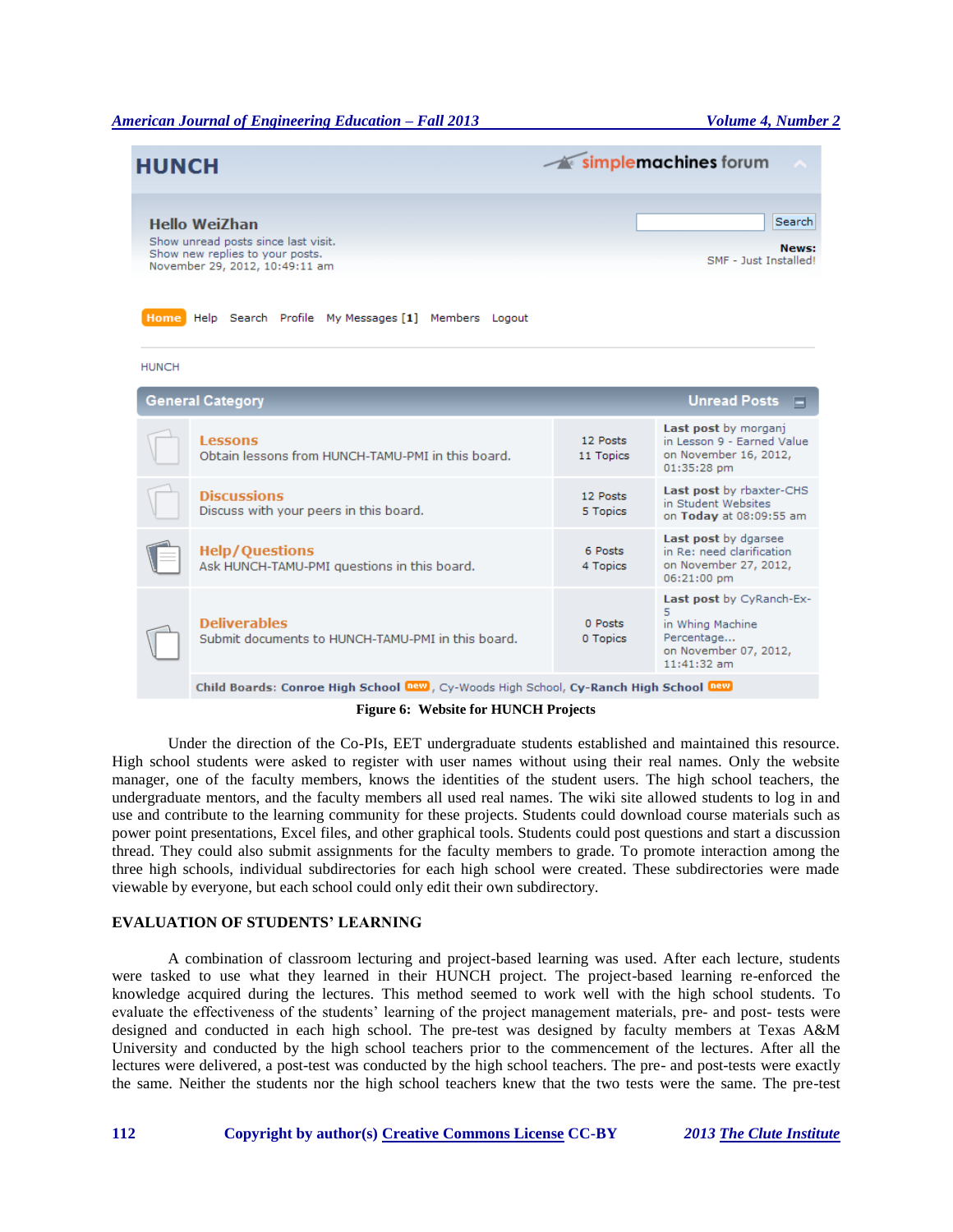results were graded by Texas A&M faculty members and the grades were returned to the high school teachers and the students. Solutions were not provided to the students or high school teachers.

There were twenty-six students participating in the pre-test and twenty-eight students participating in the post-test, with 2 students added to the class after the pre-test. The tests consist of 25 multiple choice problems. Each problem had five choices, one of which is "I don't know". There was no penalty for selecting a wrong answer. If a student randomly selected answers, his/her score would be around 20%. The raw data are displayed in Table 1. The statistics of the two test results are summarized in Table 2.

|                                                                                          |  |  |  |  | Table 1: Pre- and Post-Test Results |  |  |  |  |  |  |  |                                     |  |  |
|------------------------------------------------------------------------------------------|--|--|--|--|-------------------------------------|--|--|--|--|--|--|--|-------------------------------------|--|--|
| $ pre \,  28 36 20 12 36 44 40 24 44 32 40 28 0 $                                        |  |  |  |  |                                     |  |  |  |  |  |  |  | 20 16 28 12 16 16 40 88 44 27 32 28 |  |  |
| post 56 60 44 28 60 60 24 52 60 44 44 40 56 48 48 36 36 80 52 64 24 56 72 52 56 52 60 60 |  |  |  |  |                                     |  |  |  |  |  |  |  |                                     |  |  |

| <b>Table 2: Test Statistics</b> |      |      |     |     |       |  |  |  |  |  |  |
|---------------------------------|------|------|-----|-----|-------|--|--|--|--|--|--|
|                                 | mean | std  | mın | max | range |  |  |  |  |  |  |
| Pre-test                        | 26.1 | 12.8 |     | 44  |       |  |  |  |  |  |  |
| Post-test                       | 50.9 | 13.4 | 24  | 80  | 56    |  |  |  |  |  |  |

The averages for the pre- and post-test are 26.1% and 50.9% respectively. Using Minitab software, one can easily calculate the 95% confidence level for the means of the pre- and post-tests to be (21.0, 31.2) and (45.5, 56.6). The pre-test average is very close to the 20% score if the answers were selected randomly. The post-test average is significantly higher than that of the pre-test scores and the 20% random selection score.

Because the goal is to discover whether the mean for the post- test scores is significantly better than that of the pre- test scores, the most appropriate analysis tool is the paired t-test with the following hypotheses:

**H0:**  $\mu_1 = \mu_2$  (The pre- and post-test had the same mean.)

**H1:**  $\mu_1 > \mu_2$  (The post-test scores had a greater mean than that of the pre-test scores.)

Since the sample size of 26 was sufficiently large, according to the Central Limit Theorem, the average can be approximated by a Normal distribution. Therefore, there is no need to check for normality for the raw data in order to use the paired t-test. The mean and standard deviation for the difference between the post- and pre- tests (pre- subtracted from post-) are calculated as 24.96 and 17.61, respectively. It is worth mentioning that one student had lower post scores than the pre score, which is not reasonable. This data point is not deleted or manipulated (for example, making the difference equal to 0).

The paired t-test is to compare the following quantity to  $t_{0.05, 25} = 1.708$ .

$$
t = \frac{\bar{d}}{s_d/\sqrt{n}}\tag{3}
$$

where *n* is the sample size and equal to 26 in this analysis,  $\overline{d}$  is the difference between the means of the post- and pre- test scores,  $s_d$  is the standard deviation of the difference,  $t_{0.05, 25}$  is the value in the t-distribution table. A 95% confidence level is used. The t value in equation (3) can be easily calculated as 7.23, which is much greater than *t0.05,*   $_{25}$  (=1.708). Therefore, with a confidence level of 95%, the null hypothesis  $H_0$  is rejected and the alternative hypothesis  $H_I$  is accepted. In other words, one can conclude with 95% confidence level that the students' knowledge levels in project management have significantly improved during the ten weeks' time.

One goal that the Texas A&M / PMI-CLG team had was to provide a level of education and project management experience for high school students necessary to sit for the Certified Associate Project Management (CAPM® ) examination. PMI states that the CAPM® is designed for those with little or no project experience and demonstrates an understanding of the fundamental knowledge, terminology and processes of effective project management. The top performers in the post-test will be sponsored to take the  $\text{CAPM}^{\hat{\text{\text{0}}}}$  exam.

#### *2013 The Clute Institute* **Copyright by author(s) Creative Commons License CC-BY 113**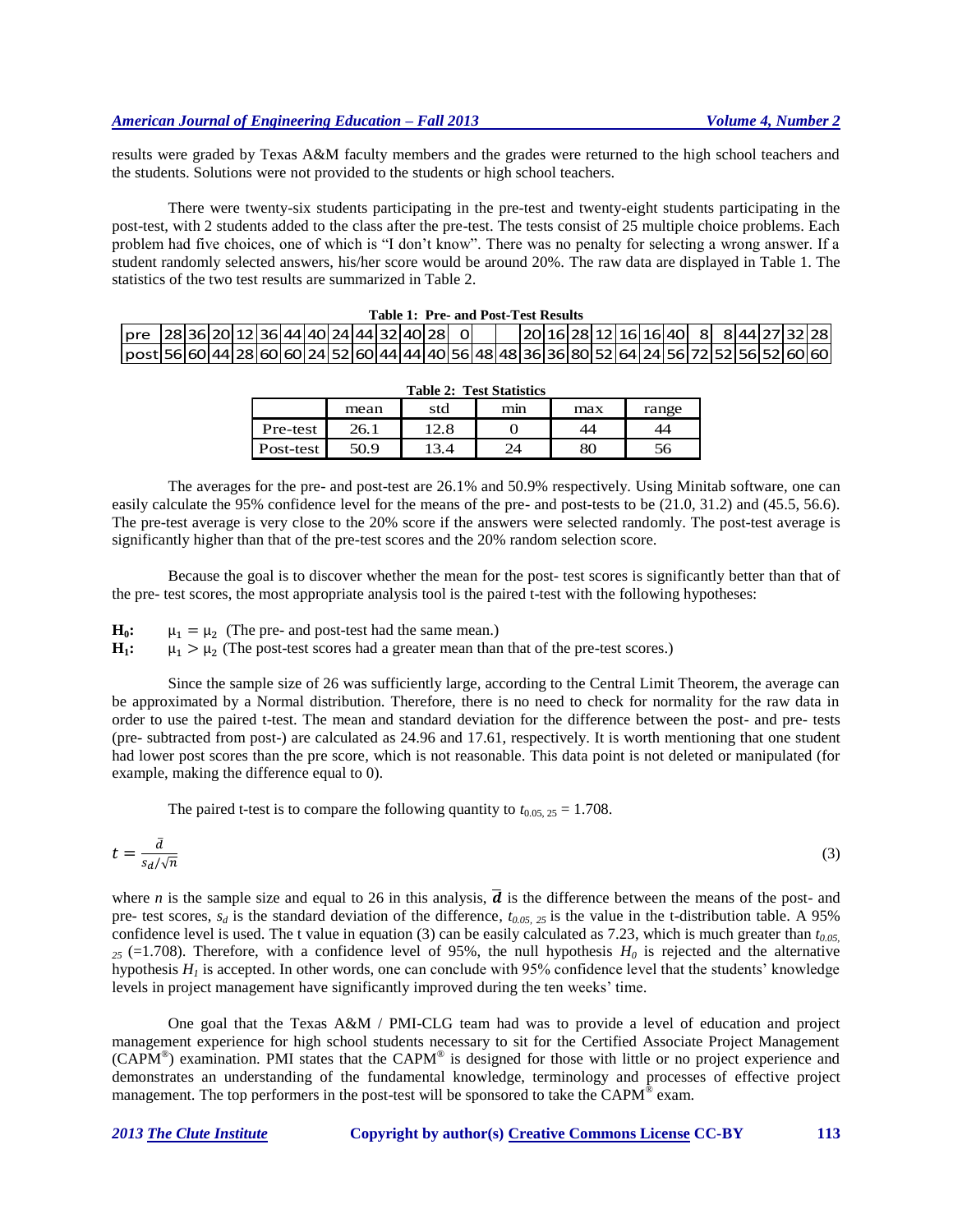Although the pre- and post- tests showed significant improvement in students' knowledge in project management, the average score is not as high as one might have expected. This may have been caused by a NASA employee supporting the technical development of the HUNCH projects unexpectedly leaving for other opportunities. Students were delayed in their projects and could not take full advantage of "learning by using". This problem will be addressed and it is expected that students will gain more knowledge while using the project management tools to manage their projects during the execution phase. Students will be given a survey at the end of their projects to gather more information about the design and implementation of the educational modules, the strengths versus areas for improvement, and the impact on the students' interests in STEM. Since the project duration is one year, the evaluation options are limited. If NASA continues to sponsor the project next year, more effort will be focused on evaluation of the effectiveness of the teaching method and impact on students. Project management, as other 21st Century skills required by industry (Trilling & Fadel, 2009), is harder to evaluate in classroom compared to other academic skills. The real benefit will be seen after the students join the workforce as engineers. With the knowledge of project management, they will be able to manage their project more efficiently.

#### **CONCLUSIONS AND DISCUSSION**

Texas A&M University and PMI-CLG deployed an innovative approach to teach project management to high school students. This approach combines the educational expertise and real-world experience of practitioners in the field. Various teaching methods were used, including in-person lecturing, WebEx, videotaping, and wiki website communication. College seniors mentored the high school students and teachers in applying the project management tools and practices to their specific projects. By participating at this level, the college students were fully aware of the status of the projects and provided continuity and reinforcement of the lessons through the position of mentor and advisor to the team. In addition to establishing a close working relationship with the high school students working on the NASA HUNCH projects, the EET students reinforced their own learning of project management principles by teaching them to others.

Texas A&M University and PMI-CLG provided the participants of the HUNCH projects a valuable understanding of how project management skills can be applied in a variety of STEM-related industries and applications. This exposure to real-life application of curriculum will help motivate the participants to pursue the credentials that these organizations value.

Statistical analysis of the test scores show that the students gained a significant amount of knowledge in project management. Additional learning will happen as the students apply project management tools and concepts to their projects. More evaluation will be conducted for further analysis.

The established model can be readily transferred to other regions through partnerships which are established by other PMI groups and educational institutions.

# **ACKNOWLEDGEMENT**

The Authors would like thank NASA and the HUNCH program for supporting this effort for STEM education and outreach activity.

## **AUTHOR INFORMATION**

**Joseph A. Morgan** has over 20 years of military and industry experience in electronics and telecommunications systems engineering. He joined the Engineering Technology and Industrial Distribution Department in 1989 and has served as the Program Director of the Electronics and Telecommunications Programs and as the Associate Department Head for Operations. He received his BS degree in electrical engineering (1975) from California State University, Sacramento, and his MS (1980) and DE (1983) degrees in industrial engineering from Texas A&M University. His education and research interests include project management, innovation and entrepreneurship, and embedded product/system development. E-mail: morgan@entc.tamu.edu

**114 Copyright by author(s) Creative Commons License CC-BY** *2013 The Clute Institute*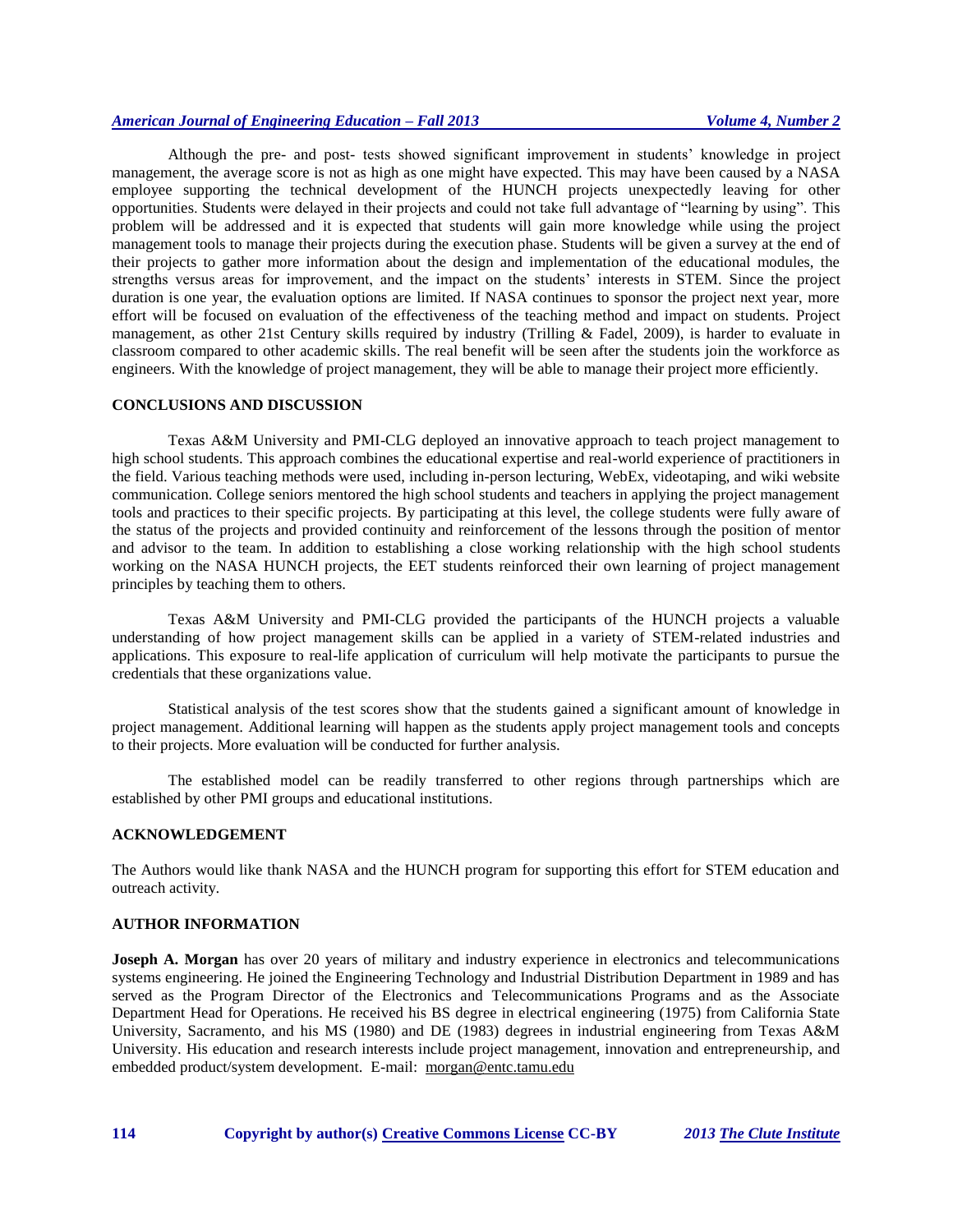**Dr. Wei Zhan** is an Associate Professor of Electronic Systems Engineering Technology at Texas A&M University. Dr. Zhan earned his D.Sc. in Systems Science from Washington University in St. Louis in 1991. From 1995 to 2006, he worked in the automotive industry as a system engineer. In 2006, he joined the Engineering Technology and Industrial Distribution Department at Texas A&M University. His research activities include control system theory and applications to industry, system engineering, robust design, modeling, simulation, optimization, quality control, project management, and STEM education. E-mail: [zhan@entc.tamu.edu](mailto:zhan@entc.tamu.edu) (Corresponding author)

**Matthew Leonard** is a lecturer in the Electronic Systems and Engineering Technology Program at Texas A&M. Mr Leonard has more than 25 years of experience in the aerospace industry, primarily with the National Aeronautics and Space Agency in increasingly more complex project management positions, including most recently being the Deputy Project Manager for NASA's Lunar Surface Systems project. Mr. Leonard is the ESET programs technical expert on Product Development and Systems Engineering. Mr. Leonard recently established a startup company in the Bryan College Station Texas area, Texas Space Technology Applications and Research (T STAR) Inc.

# **REFERENCES**

- 1. Alliance for Excellent Education. (2008). How Does the United States Stack Up? Retrieved from [http://www.all4ed.org/files/IntlComp\\_FactSheet.pdf](http://www.all4ed.org/files/IntlComp_FactSheet.pdf)
- 2. Byrne, J. J., Snyder, J., & Seward, D. (2008). Project Management's Future: Teaching Project Management to High School Students Using Project Learning. PMI Global Congress Proceedings, Denver, Colorado, 2008.
- 3. Carlson, L. E., & Sullivan, J. F. (1999). Hands-on engineering: Learning by doing in the integrated teaching and learning program. *International Journal of Engineering Education 15*(1): 20–31.
- 4. Cejka, E., Rogers, C., & Portsmore, M. (2006). Kindergarten robotics: Using robotics to motivate math, science, and engineering literacy in elementary school," *International Journal of Engineering Education 22*(4), pp. 711-722.
- 5. Center for Science, Mathematics, and Engineering Education, Committee on Undergraduate Science Education. (1999). *Transforming undergraduate education in science, mathematics, engineering, and technology*. Washington, D.C.: National Academy Press.
- 6. Cunningham, C. M., & Hester, K. (2007). Engineering is elementary: An engineering and technology curriculum for children," Proceedings of the American Society for Engineering Education Annual Conference. Honolulu, HI.
- 7. Cunningham, C. M., Lachapelle, C., & Lindgren-Streicher, A. (2005). Assessing elementary school students' conceptions of engineering and technology. Proceedings of the Annual conference of the American Society of Engineering Education. Portland, OR.
- 8. DeHaan, R. L., & Schuck, J. A. (2003). Improving undergraduate instruction in science, technology, engineering, and mathematics: Report of a workshop. National Academy Press.
- 9. Douglas, J., Iversen, E., & Kalyandurg, C. (2004). Engineering in the k-12 classroom: An analysis of current practices and guidelines for the future. Washington, DC: American Society for Engineering Education. [http://www.engineeringk12.org/Engineering\\_in\\_the\\_K-12\\_Classroom.pdf](http://www.engineeringk12.org/Engineering_in_the_K-12_Classroom.pdf)
- 10. Douglas, S. (2006). The infinity project: On the design and implementation of a high school engineering curriculum. Proceedings of the American Society for Engineering Education Annual Conference. Chicago, IL, 2006.
- 11. Erwin, B., M. C., & Rogers, C. (2000). LEGO engineer and ROBOLAB: Teaching engineering with LabVIEW from kindergarten to graduate school. *International Journal of Engineering Education. 16*(3): 181–92.
- 12. Fairweather, J. (2010). Linking Evidence and Promising Practices in Science, Technology, Engineering, and Mathematics (STEM) Undergraduate Education, A Status Report for The National Academies National Research Council Board of Science Education. Washington D.C.
- 13. Fisher, D., Schluter, L., & Toleti, P. (2005). Project Management Education and Training Process for Career Development. *Journal of Construction Engineering and Management*, *Vol. 131*, No. 8, pp. 903-910.
- 14. Gelano, L. J., Bruning, M., & Adams, B. (2000). Creating a K-12 engineering educational outreach center. Proceeding in 2000 ASEE Annual Conference. American Society for Engineering Education, Washington, D.C.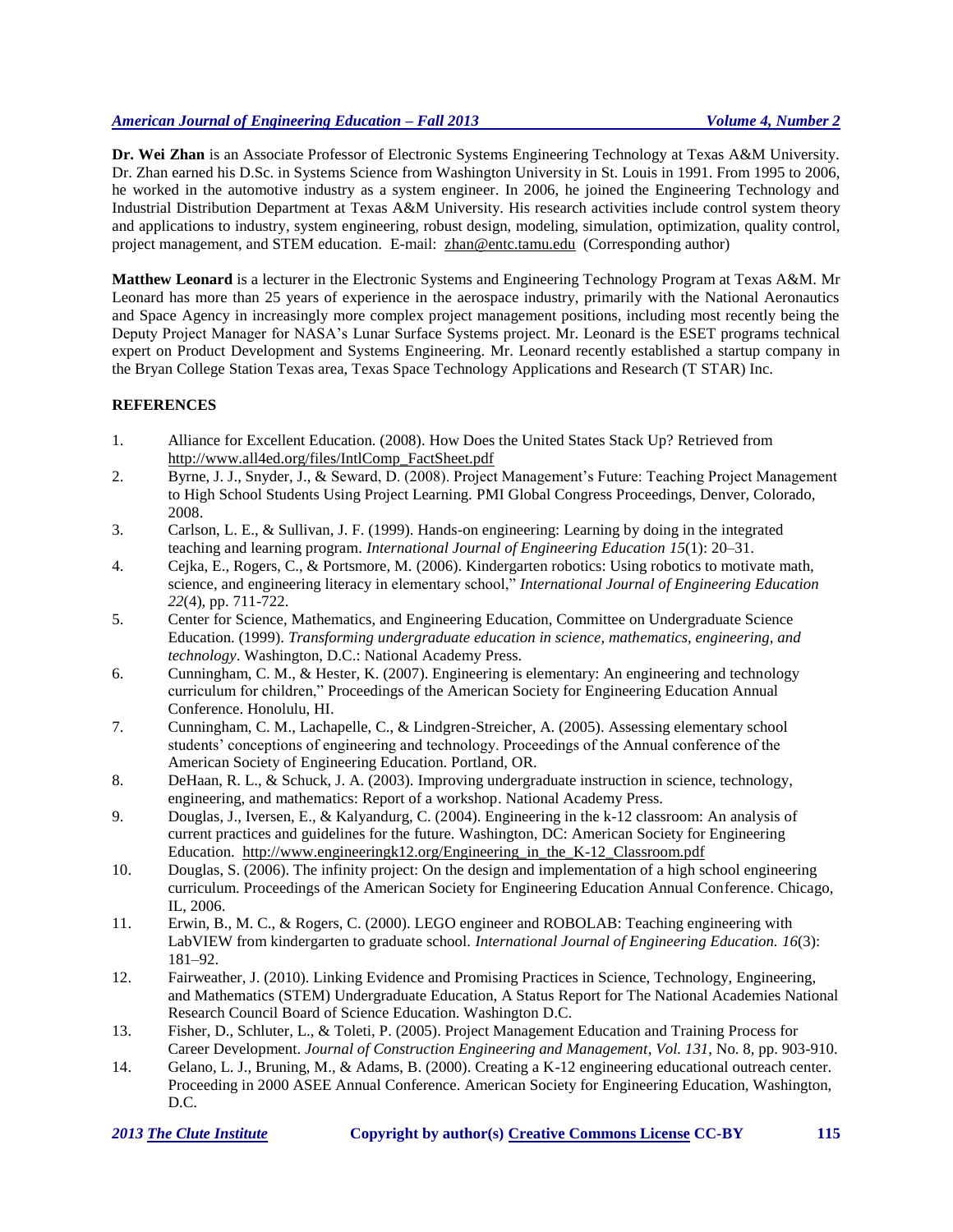- 15. Heerkens, G. (2001). *Project Management (The Briefcase Book Series)*, McGraw–Hill.
- 16. Hirsch, L. S., Gibbons, S. J., Kimmel, H., Rockland, R., & Bloom, J. (2003). High school students' attitudes to and knowledge about engineering. Proceedings of the 33rd Annual Conference for Frontiers in Education, ed. S. J. Gibbons. Boulder, CO.
- 17. Hirsch, L. S., Kimmel, H., Rockland, R., & Bloom, J. A. (2005). Implementing pre-engineering curricula in high school science and mathematics. Proceedings of the 35th Annual Conference Frontiers in Education, ed. H. Kimmel. Indianapolis, IN.
- 18. Hriso, P., & Clark, W. A. (2007). Project management through experiential learning. Proceedings of the Annual Conference of American Society for Engineering Education.
- 19. Hummel, R., Cheetham,P., & Rossi, J., (2012). "US Science and Technology Leadership, and Technology Grand Challenges," *Synesis: A Journal of Science, Technology, Ethics, and Policy*, pp. 14-39.
- 20. Hunter, M. A. (2006). Opportunities for environmental science and engineering outreach through k-12 mathematics programs. *Environmental Engineering Science. 23*(3): 461–71.
- 21. Jack H., & Pung, C. (2009). A web-based approach to senior undergraduate project management," Proceedings of the Annual Conference of American Society for Engineering Education.
- 22. Jeffers, A. T., Safferman, A. G., & Safferman, S. I. (2004). Understanding k-12 engineering outreach programs. *Journal of Professional Issues in Engineering Education and Practice*. *130*(2): 95–108.
- 23. Katehi, L., Pearson, G., & Feder, M. (Eds.). (2009). *Engineering in K-12 education: Understanding the status and improving the prospects.* Washington, D.C: The National Academies Press.
- 24. Kerzner, H. (2005). *Project Management: A Systems Approach to Planning, Scheduling, and Controlling* (9th ed.).
- 25. Kimmel, H., Carpinelli, J., Alexander, L. B., & Rockland. R. (2006). Bringing engineering into k-12 schools: A problem looking for solutions? Proceedings of the American Society for Engineering Education Annual Conference and Exposition. Chicago, IL.
- 26. Knezek, G., Christensen, R., & Tyler-Wood, T. (2011). Contrasting perceptions of STEM content and careers. *Contemporary Issues in Technology and Teacher Education, 11*(1), pp. 92-117.
- 27. Koonce, D. A., Zhou, J., Anderson, C. D., Hening, D. A., & Conley, V. M. (2011). What is STEM? ASEE Annual Conference Proceedings.
- 28. Kuprenas, J. & Nasr, E. (2006). Project management training and certification for a public sector engineering organization. Proceedings of the Annual Conference of American Society for Engineering Education.
- 29. Kuprenas, J. A., Madjidi, F., & Alexander, A. S. (1999). A Project Management Training Program. *Journal of Management in Engineering*, *Vol. 15*, No. 6, pp. 47-55.
- 30. Lacey, T. A., & Wright, B. (2009). Occupational employment projections to 2018. *Monthly Labor Review*, pp. 82-123.
- 31. Lachapelle, C. P., & Cunningham, C. (2007). Engineering is elementary: children's changing understandings of science and engineering. Proceedings of the American Society for Engineering Education Annual Conference & Exposition. Honolulu, HI.
- 32. Library of Congress. (2008). CRS report for Congress: Science, technology, engineering, and mathematics (STEM) education: Background, federal policy, and legislative action (Updated March, 2008). Washington, DC: Congressional Research Service.
- 33. Milosevic, D. Z. (2003). *Project Management ToolBox: Tools and Techniques for the Practicing Project Manager*. Wiley.
- 34. Moore, K., Fairweather, J., Amey, M., Ortiz, A., Mabokela, R., & Ruterbusch, M. (2000). *Best practices for reform in undergraduate education in science, math, engineering, & technology: A knowledge framework*. East Lansing, MI: Center for the Study of Advanced Learning Systems, Michigan State University.
- 35. Morgan, J. A., Wright, G., & Porter, J. R. (2005). Managing Senior Design Projects to Maximize Success: The TAT Team," American Society of Engineering Education Annual Conference, Portland, Oregon.
- 36. National Science Board. (2004). *Science and Engineering Indicators*. *Volume 2*.
- 37. National Science Board. (2007). *Moving toward to improve engineering education*. Arlington, VA: NSF Publications.
- 38. National Science Foundation. (1996). *Shaping the future: New expectations for undergraduate education in science, mathematics, engineering, and technology*. Washington, D.C.: National Science Foundation.
- **116 Copyright by author(s) Creative Commons License CC-BY** *2013 The Clute Institute*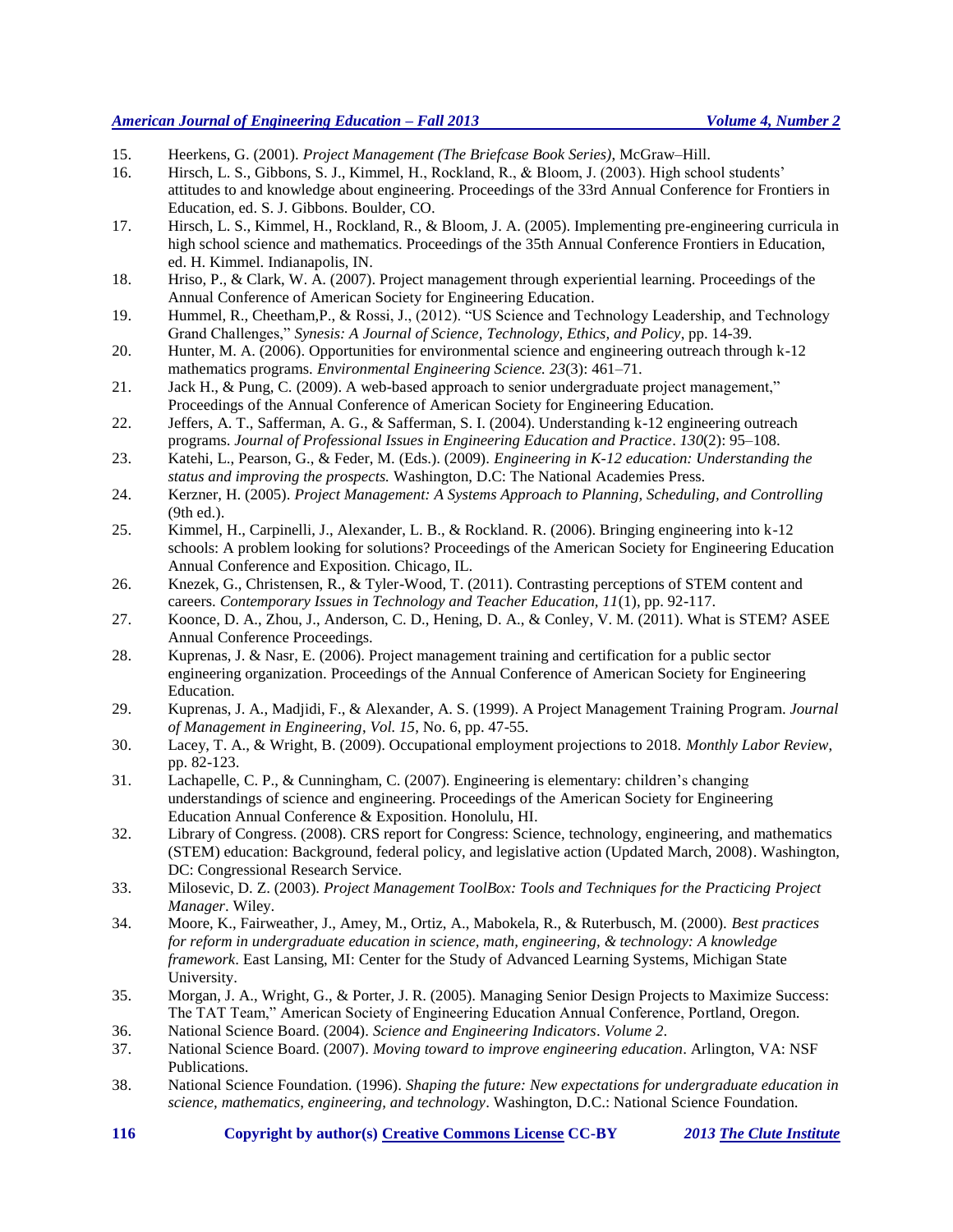- 39. National Science Foundation. (2012). Science, Technology, Engineering, and Mathematics Talent Expansion Program (STEP), 2012. <http://www.nsf.gov/pubs/2011/nsf11550/nsf11550.pdf>
- 40. Ncube, L. (2006). Preparing tomorrow's engineers and engineering technologists: An evaluation of the Project Lead The Way outreach program for middle and high school students in Indiana. Proceedings of the Annual Conference of American Society for Engineering Education. Chicago, IL.
- 41. Newell, M., & Grashina, M. (2003). *The Project Management Question and Answer Book*, American Management Association.
- 42. Olds, B. M., Pavelich, M. J., & Yeatts, F. R., (1990). Teaching the Design Process to Freshmen and Sophomores," *Journal of Engineering Education*, July/August, pp. 554-559.
- 43. Porter, J. R., Zoghi, B., & Morgan, J. A. (2002). Integrating Project Management into the Capstone Senior Design Course. American Society of Engineering Education Annual Conference, Montreal, Canada, June 16-19.
- 44. Project Management Institute. (2009). *A guide to the project management body of knowledge (PMBOK ® Guide)* 4th ed., Newtown Square, PA: Project Management Institute.
- 45. Raymond, T., (2007). Non-Traditional Courses for Applying Stem Knowledge. Proceedings of ASEE Annual Conference.
- 46. Scott, C. (2012). An Investigation of Science, Technology, Engineering and Mathematics (STEM) Focused High Schools in the U.S.," *Journal of STEM Education*, *Vol. 13*, No. 5, pp. 30-39.
- 47. Smit, I. (1998). Teaching project management skills using project management a true hands-on experience. Proceedings of the Annual Conference of American Society for Engineering Education.
- 48. Subotnik, R.F., Tai, R.H., Rickoff, R., & Almarode, J. (2010). Specialized Public High Schools of Science, Mathematics, and Technology and the STEM Pipeline: What Do We Know Now and What Will We Know in 5 Years? *Roeper Review, 32*, 7–16.
- 49. Sundaram, R., & Zheng, Q. (2010). STEM-based Projects to Integrate the Undergraduate ECE Program with the K-12 STEM Curriculum. Proceedings of ASEE Annual Conference.
- 50. Terkelsen, J. (2008). Earned value user's guide. Capstone design project report, Department of Engineering Technology & Industrial Distribution, Texas A&M University.
- 51. Trilling, B. & Fadel, C. (2009). *21st century skills: learning for life in our times*. San Francisco, CA: Jossey-Bass.<http://www.21stcenturyskillsbook.com/index.php>
- 52. Zhan, W., & Morgan, J. A. (2011).Visual project management tools and their application. *Journal of Management and Engineering Integration, Vol. 4*, No. 1, pp. 137-144.
- 53. Zhan, W., Zoghi, B., & Fink, R. (2009). The Benefit of Early and Frequent Exposure to Product Design Process", *Journal of Engineering Technology*, *Spring*, pp. 34-43.
- 54. Zhan, W., Crenshaw, J., Hurst, T., & Schulz, J. (2008). Addressing the Engineering Needs of the Nuclear Power Industry", Proceedings of The 13th Annual International Conference on Industry, Engineering, and Management Systems, pp. 75-79.